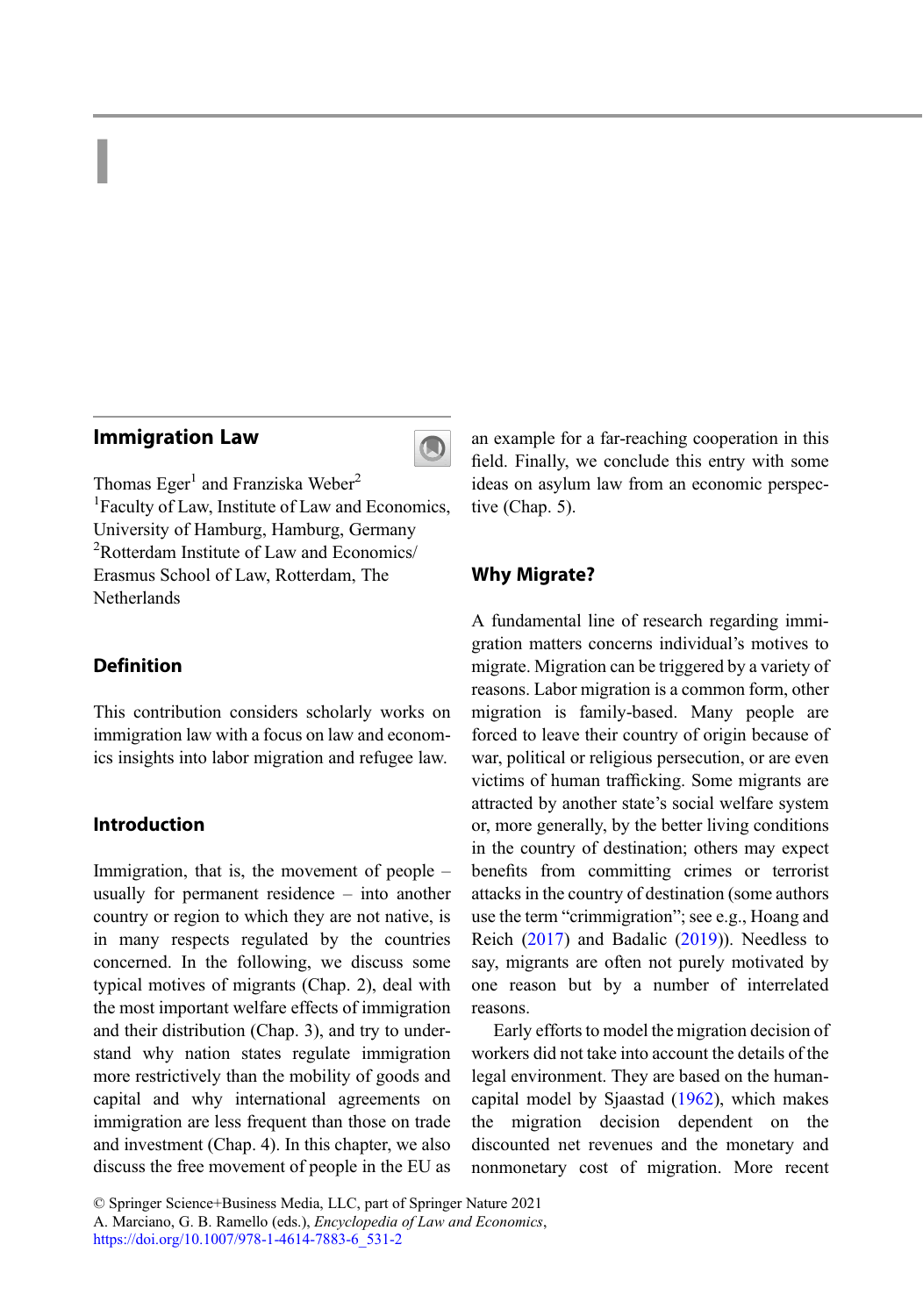work puts emphasis on the complexity of migration costs (for details see, e.g., Trachtman [2009\)](#page-9-0): They consist, for example, of the direct cost of changing residence, the burden of bureaucratic procedures, the utility loss from abandoning social contacts in the country of origin as well as the time and effort required to establish new contacts in the country of destination, the time and effort required to learn a new language if necessary and to adapt to a different culture, the additional cost of finding an appropriate school for the children, lower pensions for people who have changed their countries of residence during their economically active period more frequently, and so on. The benefits of migration typically go beyond the remuneration for labor and extend to all kinds of social benefits such as children's allowances, housing subsidies, unemployment relief, social welfare, and free access to schools and universities.

Immigration law affects migration costs by determining who is allowed to enter the country for how long and what are the legal consequences and procedures when people are infringing the law. In a broader sense, immigration law also includes all legal rules that govern access of immigrants to employment, social benefits, and so on, that is, what rights are granted to migrants after admission.

## Some Basic Welfare Effects of Migration

### Welfare Effects of Labor Migration

Let us start with a very simple model of the migration of workers. An excellent presentation of the economic analysis of migrant workers can be found in Borjas [\(2014](#page-8-0)). For a recent overview of the economic debate on international migration see Hatton ([2014](#page-9-0)). Be aware, that labor markets are different from goods and capital markets since – different from goods and capital – labor power cannot be separated from the worker (see, for example, Eger and Weise [\(1989](#page-9-0)) with further references).

We assume, there are two countries, home country H and country of destination D, there is a given capital stock in each country, capital and goods are completely immobile between the countries, and labor is homogeneous and perfectly mobile between the countries (Fig. 1).

Initially, the quantity of homogeneous labor is  $O_HL_0$  in country H and  $L_0O_D$  in country D. The curves  $VMPL<sub>H</sub>$  and  $VMPL<sub>D</sub>$  represent the value of the marginal product of labor in countries H and D, respectively. With perfect competition in the labor market, the wage rate is equal to the value of the marginal product of labor in each country. Since in the initial situation the wage rate and the marginal product of labor are higher in country D, the reallocation of labor from H to

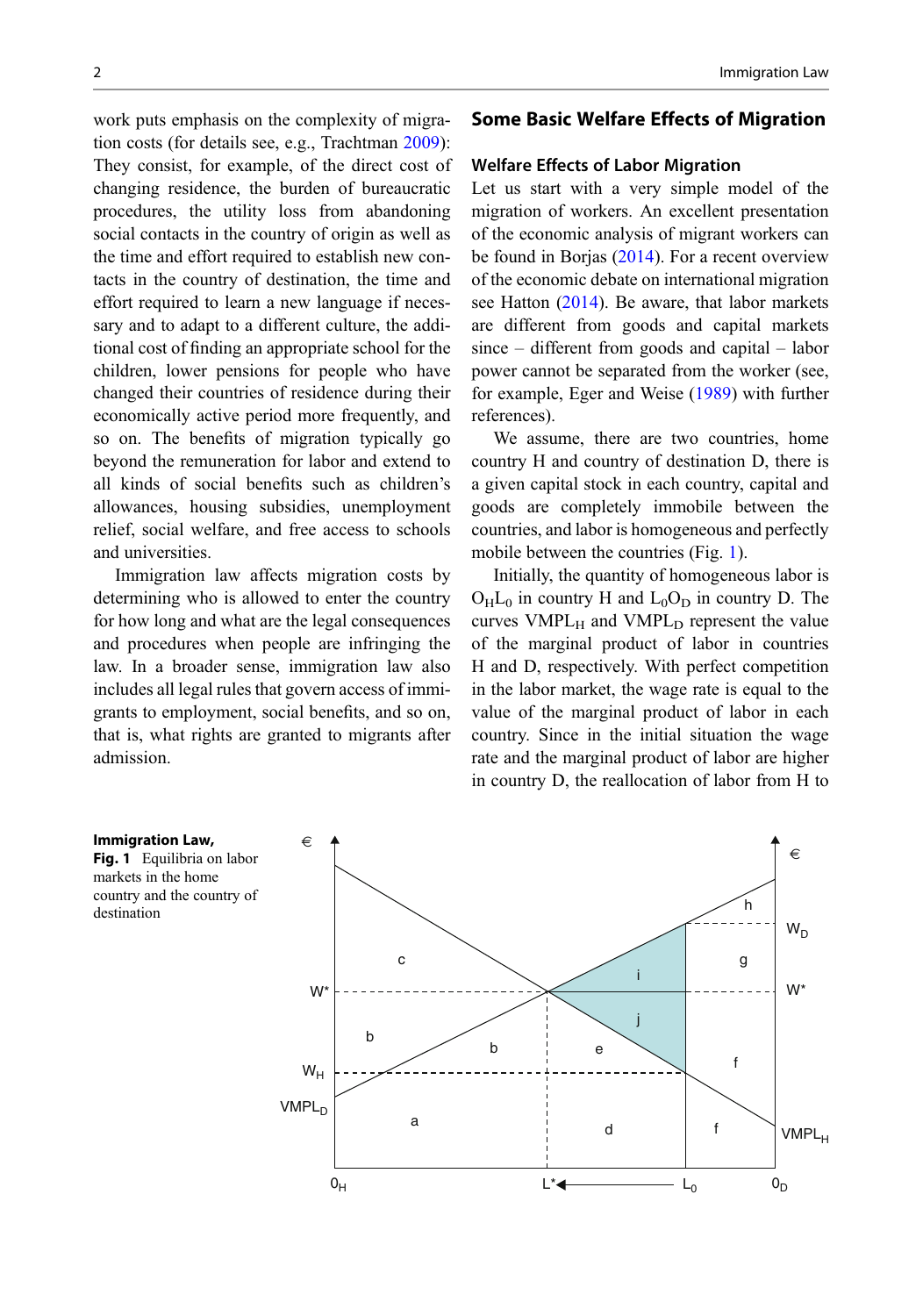D will produce a gain in allocative efficiency. If there were no migration costs and if migrant workers were induced exclusively by wage differentials, migration would stop only when wages (and the value of the marginal productivity of labor) are the same in both countries. Thus, the total factor income in the receiving country increases  $(d + e + i + j)$ , while that in the sending country declines by a lower amount  $(d + e)$ . The welfare gain for both countries together is  $i + j$ . With positive migration costs, the new equilibrium will be somewhere between  $L^*$  and  $L_0$ .

However, apart from the overall welfare gain, migration produces even in this simple model winners as well as losers. The winners are migrant labor, gaining  $e + j$ , remaining labor in H, gaining b, and capital owners in D, gaining  $g + i$ , whereas the losers are capital owners in H, losing  $b + e$ , and the existing labor in D, losing g.

Of course, the welfare analysis has to be modified when we relax our strong assumptions. When we allow for heterogeneous labor, it becomes less clear who the winners and losers are. For example, immigrants, who have skills that are complementary to the skill mix of the country of destination, are typically less likely to create losers in this country. On the other hand, the country of origin may suffer losses from emigrating labor force, which used to create positive externalities in that country (so-called brain drain) (see, e.g., Sykes [1995,](#page-9-0) [2013a;](#page-9-0) Trachtman [2009;](#page-9-0) Boeri et al. [2012\)](#page-8-0).

When we allow for inflexible labor markets and unemployment, with homogeneous labor unemployment will increase in the country of destination and decrease in the country of origin. Without additional assumptions, it is not clear whether unemployment in both countries together will be increasing or decreasing. If immigrants have complementary skills to those of the labor force in the host country, unemployment may decrease in the country of destination (Brücker and Jahn [2011](#page-8-0)).

When we allow for the mobility of goods we have to take into account that immigration does not only exert pressure on the wages in the host country, but also changes its production- and trade-structure, for example, towards more laborintensive production (Hanson and Slaughter [2002\)](#page-9-0). Moreover, it should be mentioned that the mobility of labor is usually accompanied by mobility of capital in the same direction, which is due to the fact that immigration to a country with a fixed stock of capital increases the rate of return on capital (Ottaviano and Peri [2012](#page-9-0)).

### Extending the Basic Model

The provision of labor cannot be looked at in isolation. Based on what we have set out in the previous section regarding individual's reasons to migrate, we have to modify our simple migration model by getting rid of the assumption that migrants are exclusively motivated by differences in gross wages (corresponding to the values of the marginal products of labor). In a more realistic scenario, migrants will also take into account the costs and benefits of the welfare systems in the countries concerned (Collier [2013](#page-8-0), Chap. 6). Actually, migrants will be induced by differences in net compensation in the broadest sense, that is, gross wages minus all kinds of taxes and contributions to the welfare system plus all kinds of social benefits. Consequently, migrants with low skills and low income will prefer destination countries with more redistribution, those with high skills and high income will prefer destination countries with less redistribution. In this case, part of the migration could be induced by redistributive motives instead of differences in productivity, with at least two possible negative consequences for the countries concerned:

- First of all, people may be induced to emigrate even though their marginal productivity (and their labor income) is lower in the country of destination than in the country of origin, if the difference in wages is overcompensated by generous social benefits in the country of destination.
- Second, if workers with low skills and low income have stronger incentives than others to migrate to countries with generous social insurance systems, these systems may get under pressure (Sinn [2003,](#page-9-0) pp. 64).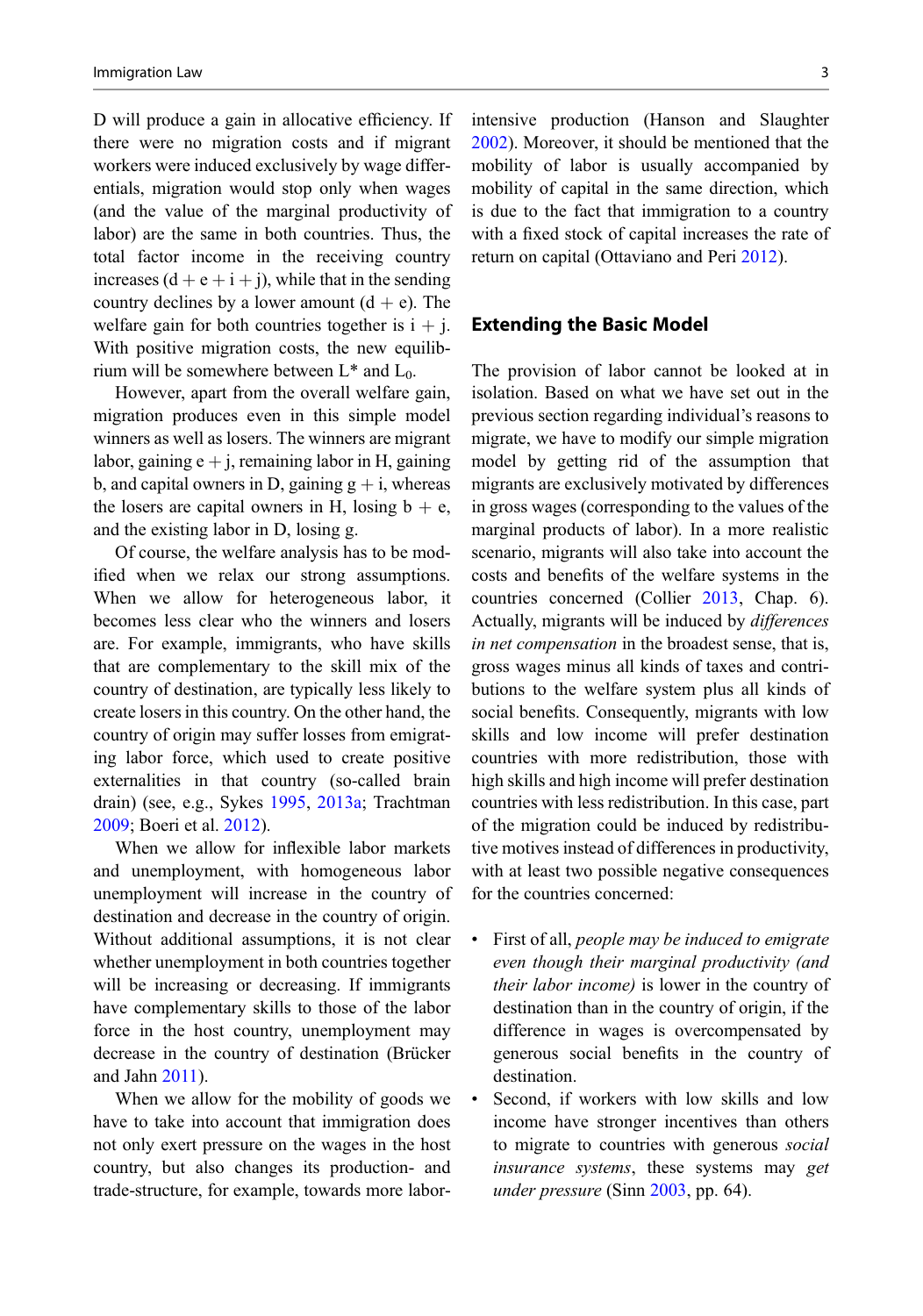It depends on the respective immigration law and its enforcement to what extent these consequences will arise. Interestingly, for long periods in history, human migration was not subject to any legal constraints (Trachtman [2009,](#page-9-0) p. 3). However, we can identify market failures that make legal intervention desirable.

## Why and How Do Modern States Regulate Immigration?

#### Preliminary Considerations

There is a strong argument from an allocative efficiency point of view to get rid of all restrictions on economic migration (Chang [1997;](#page-8-0) Trachtman [2009,](#page-9-0) p. 33; Sykes [2013a](#page-9-0)). Some scholars even claim that there is no need or no moral basis for an immigration policy whatsoever (Hayter [2000;](#page-9-0) Carens [2013](#page-8-0)). From their point of view, it may be desirable to eliminate all immigration controls. (For a comprehensive moral justification of immigration controls see Miller [2016](#page-9-0).)

In order to justify a legal intervention from a welfare perspective, the economist looks for market failures. Looking at immigration generally, the prevalent view among scholars is that international migration can be accompanied by important nonpecuniary (negative) externalities (Sykes [2013a](#page-9-0), p. 319). These include, by way of example, the additional burden on the welfare state ("welfare migration") or may result from the congestion of certain public facilities, from migration which is motivated by higher returns to crime, the import of infectious diseases, and the possibility that migrants may through voting patterns redistribute resources to themselves. An important question is, to what extent mass immigration makes societies more ethnically or culturally diverse and to what extent increasing diversity contributes to lower levels of trust (and, thereby, higher social costs of cooperation) in these societies (Miller [2016](#page-9-0), pp. 10, 64 f., 130 ff.; Collier [2013](#page-8-0). As far as there are positive externalities of immigration, there would be a need to politically foster and not to restrict immigration). These are, hence, a number of varieties of (negative) externalities that require at least some border control, but in many

cases also some regulation of immigration. From a public choice perspective, there is a simple explanation for the existence of regulating the entry of immigrants. As we have shown in Chap. 3, there are winners and losers of immigration. If the losers are better organized than the winners, the former will lobby for a restrictive immigration policy.

The next question when assessing a legal intervention is the welfare standard one wants to apply. There are two main measures to assess immigration policies: one suggests the use of a global welfare function that weighs the welfare of all persons equally. The second trend focuses on national welfare functions in which only the effects on the host countries are considered, excluding the effects on the migrants' welfare or the welfare of their home countries (Trebilcock [2003\)](#page-9-0). When it comes to arranging for immigration policy at a global scale, hence, the insight that gains are not symmetrical for the countries make the success of such efforts more unlikely (Sykes [2013b\)](#page-9-0). Even if welfare may be increased at the international level, migration will lead to winners and losers in different countries, but also within the countries. Evaluations, hence, depend upon whose welfare is being looked at. The political relevant question is not whether migration as such is welfare enhancing or welfare reducing. Rather, the marginal effects of a further increase of migration on social welfare have to be examined (Collier [2013](#page-8-0), Chap. 12).

## Instruments of National Immigration Policy

Having examined labor immigration policies in 46 countries, Ruhs [\(2013](#page-9-0)) found that there are trade-offs between their openness in admitting migrant workers and the rights granted to them after admission. This has also implications for human rights-based arguments on migration: "Human rights-based arguments are often focused on protecting and promoting the rights of existing migrants without considering the consequences for the admission of new migrant workers – that is, without considering the interests of the larger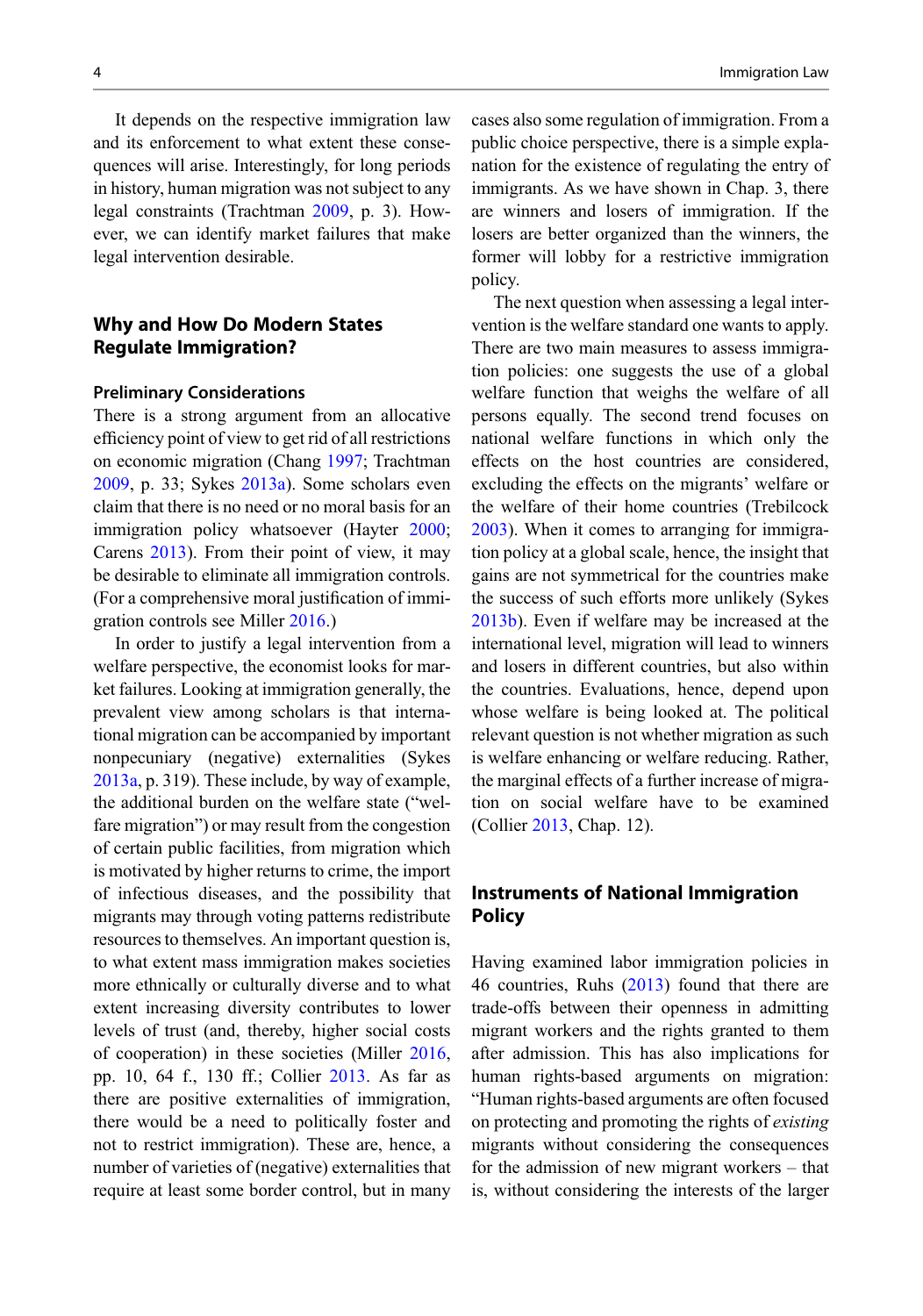number of *potential future migrants* who are still in their countries of origin and seeking to access the labor markets of higher-income countries" (Ruhs [2013](#page-9-0), p. 190). Ruhs also found that the six most commonly restricted rights are the rights to stand for elections and vote, the spouse's right to work, direct access to citizenship, and time limit and security of residence, whereas the two most restricted social rights are access to unemployment benefits and social housing, and the only economic right that is commonly restricted is the free choice of employment (p. 80).

Immigration policies in major destination countries, such as the USA, Canada, and Australia, are characterized by a large degree of centralization (see for the following in detail Trebilcock [2003](#page-9-0)). State authorities conduct basic health, criminal record, and national security checks and rely on a quota system, which distinguishes between three primary classes of immigrants: independent applicants, family members, and refugees and asylum seekers. For each class and respective subclasses (e.g., workers with different skills), the states determine quotas limiting the number of respective immigrants. Moreover, the governments issue short-term visas for tourists, students, and temporary workers, who might become immigrants in the future. There are two major problems with this centralized approach of regulating immigration:

- 1. It is not guaranteed that only those applicants are excluded who are expected to create an unacceptable burden on the amenities of the welfare state. When competing for skilled migrants, burdensome procedures can be a large disadvantage (with respect to the EU see Kocharov [2011](#page-9-0)).
- 2. Since the quotas have to be set in advance, the centralized bureaucracy is confronted with the very difficult (if not impossible) task of predicting the future needs of the labor market.

A further question in this regard is the institutional design by which quotas should be implemented. The basic options are ex ante or ex post screening (Cox and Posner [2007](#page-8-0)). Both have a number of strengths and weaknesses. An ex post system evaluating post-entry conduct is said to provide more information and, hence, a more accurate screening than an ex ante system on the basis of pre-entry information. A main concern with the ex post system is that immigrants live with the fear of deportation, an uncertainty, which may hamper their integration process to the detriment of the host country.

An alternative approach, which could avoid many of the problems regarding independent applicants and family members and which is to a large degree implemented in the European Union, relies on decentralized agreements between the parties concerned, such as between migrant workers and employers. In the European Union, various regimes apply. Crucially migrants' rights differ as to whether the migrant is a European national changing his place of residence from one European country to another (see Ch. 4.4) or a so-called third country national entering union territory. The positions of the latter, furthermore, differ considerably depending on the country that they come from (Eisele [2014](#page-9-0)). The EU's major goal is attracting highly skilled workers from non-European countries with so-called Blue Cards. The major policy instrument is the Council Directive 2009/50/EC of 25 May 2009 on the conditions of entry and residence of third-country nationals for the purposes of highly qualified employment ("Blue Card Directive"). A proposal for a Directive is discussed that among others seeks to abolish the national permit regimes for highly skilled workers that currently exist in parallel to the European Blue Card regime, see Proposal for a Directive of the European Parliament and of the Council on the conditions of entry and residence of third-country nationals for the purposes of highly skilled employment COM/2016/0378 final – 2016/0176 (COD). Consensus seems hard to reach: For an overview of the economic effects of so-called high-skilled migration generally see Pekkala Kerr et al. [\(2017](#page-9-0)); for research on guest worker programs regarding so-called low-skilled workers see Clemens [\(2018](#page-8-0)); Chilton and Posner ([2018\)](#page-8-0); Ruhs [\(2018](#page-9-0)); Casella and Cox ([2018\)](#page-8-0). Whereas the rights of EU nationals are generally aligned, newly acceding states to the European Union may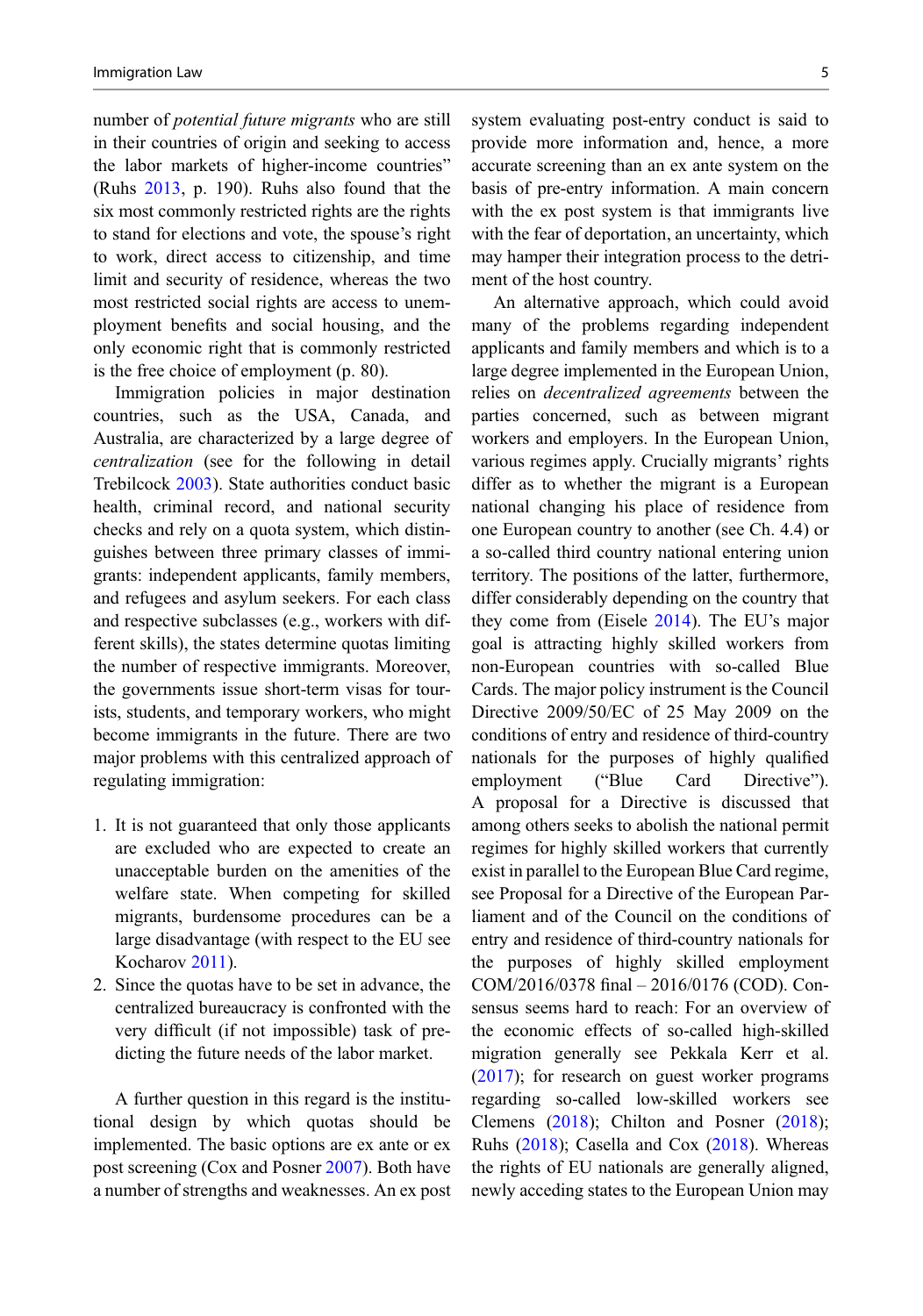face different types of immigration policies by the various EU Member States during a transition period.

A more decentralized system is capable of discouraging illegal immigration. A decentralized system would induce welfare-enhancing and deter welfare-reducing migration, provided there are safeguards that undermine migrants' possibilities to externalize costs to the sending or the receiving country. With respect to the receiving country, the risk of negative externalities can be reduced by (still) centralized health, criminal record, and security checks as well as by a mandatory insurance which avoids that the immigrants become a burden to the welfare state (Trebilcock [2003](#page-9-0), pp. 296). It is suggested that opening the border would be desirable if at the same time countries made their social programs inaccessible to noncitizens (Sykes [1995;](#page-9-0) in Germany, the Academic Advisory Board at the Federal Ministry of Finance made in 2001 the proposal of "delayed integration," that is, immigrants should enjoy taxfinanced social benefits for a transition period from their country of origin; see Sinn [\(2003](#page-9-0), pp. 80–81)). With respect to the sending countries, the problem of "brain drain" may arise if skilled workers, who generate positive externalities in their countries of origin, emigrate. However, one has to take into account that there may be also benefits to the sending countries, such as monetary remittances and positive externalities by those migrants, who improve their skills in the host country and return to the country of origin later on (Trebilcock [2003,](#page-9-0) pp. 282; Boeri et al. [2012\)](#page-8-0). See also Collier [\(2013](#page-8-0), Chaps. 8–10), for a more general view on the political and economic consequences of migration for the sending countries.

### International Cooperation on Migration

There is no doubt that there are many more barriers to international migration than to international trade and investment. Whereas many barriers to trade have been removed by multilateral, regional, and bilateral agreements and foreign direct investment has been fostered by more

than 2,000 bilateral investment treaties (BITs), a comparable degree of international cooperation with respect to migration is (still) missing (Hatton [2007](#page-9-0); Trachtman [2009](#page-9-0); Gordon [2010\)](#page-9-0). What are the reasons for this mismatch?

There is broad consensus that there are considerable gains from freeing up international migration, even though the estimates differ a lot (Rodrik [2002;](#page-9-0) Hatton [2007](#page-9-0), pp. 345–346; Di Giovanni et al. [2015;](#page-8-0) Hanke and Heine [2015](#page-9-0)). For three reasons non-coordinated national immigration policies will deviate from the globally efficient policy and will typically lead to over-restrictive immigration policies (Sykes [2013a](#page-9-0), pp. 320): (1) Terms-of-trade externalities: A large receiving country, facing an upward-sloping curve of immigrant labor, may have an incentive to restrict immigration in order to lower the price for immigrant labor. As a consequence, foreign workers absorb some of the costs of the migration restriction. (2) *Enforcement externalities*: Sending countries may have no incentive to reveal information on individuals with contagious diseases, with a propensity to commit serious crimes, or with a poor employment record to the receiving countries, even though they have better access to this information. Without cooperation, all receiving countries face high enforcement cost and will respond with restrictive immigration rules. (3) Externalities among receiving countries: Since the immigration policy of one country affects the flow of immigrants to neighboring countries, un-coordinated immigration policy will lead to suboptimal results.

However, to induce international cooperation on immigration, it is not sufficient that gains from cooperation exist. Two other requirements have to be met to induce cooperation in immigration policy: (1) Gains have to be distributed in a way that all cooperating countries or, more precisely, the relevant interest groups in these countries win; (2) cooperation must be self-enforcing, that is, all parties should expect that deviations from the cooperative agreement will trigger sanctions by the others. Thus, one has to take into account potential obstacles to beneficial cooperation (Sykes [2013a](#page-9-0), pp. 327): (1) The one-way problem: Different from trade, where typically most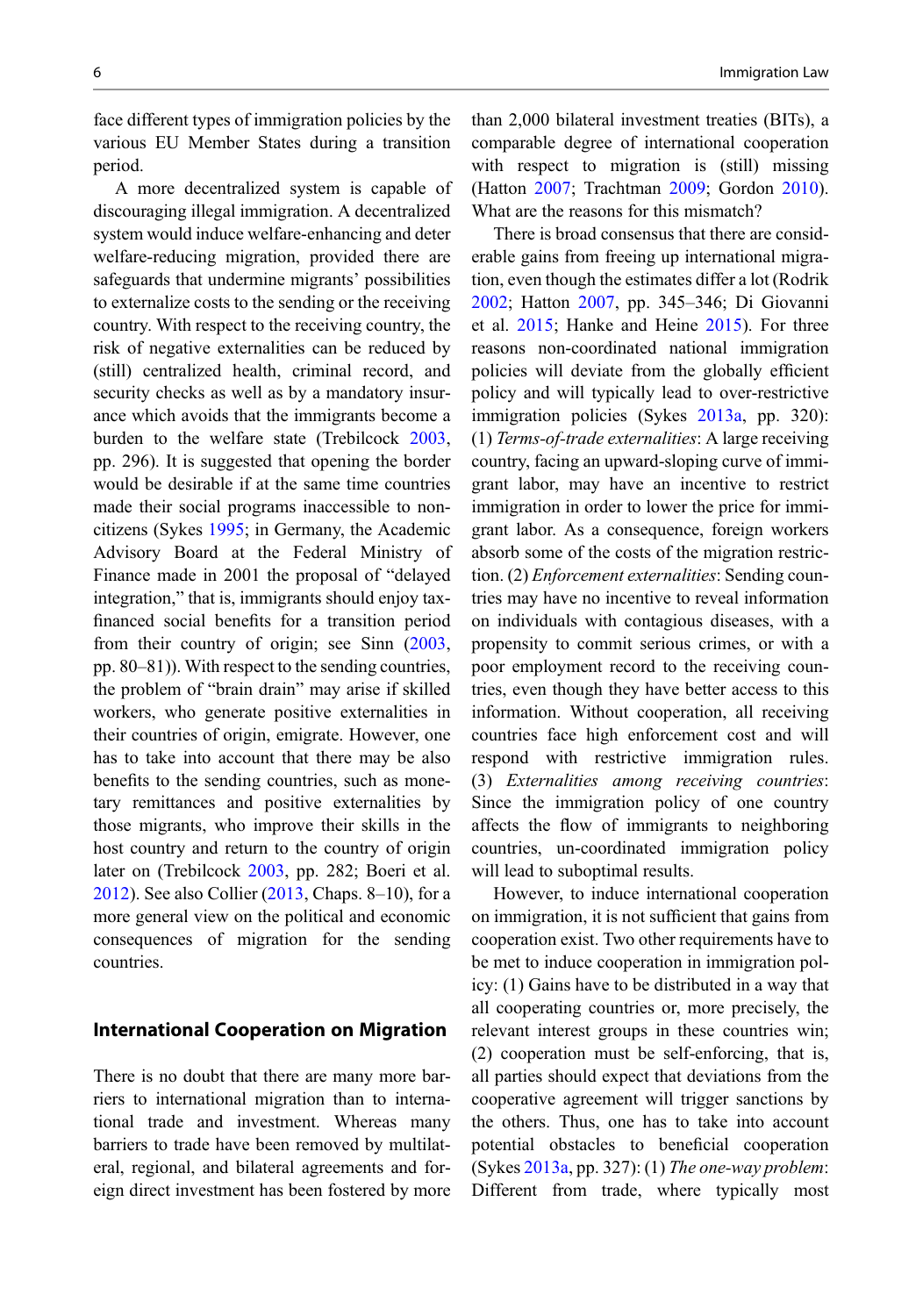countries are interested in exporting goods to and importing goods from the other countries, migration is typically a one-way issue. People migrate from poor countries to rich countries. Thus, negotiating mutually beneficial agreements becomes more complex, since the parties concerned have to rely on "issue linkage," that is, in exchange for accepting immigrants from less developed countries the developed countries have to be compensated in "another currency," for example, by granting their exporters or investors access to the markets in the less developed countries. (2) Migration diversion: In analogy to trade diversion, bilateral or regional agreements on immigration policy discriminate against immigrants from third countries, which may lower social welfare in the immigration countries. One could argue that migration diversion can be avoided if international cooperation adheres to an equivalent to the most-favored nations' obligations under GATT. However, since migration is not controlled by tariffs but by a variety of complex rules and regulations, this obligation would be much more difficult to enforce.

# An Example of Far-Reaching Cooperation: The Free Movement of Persons in the EU

The European concept of the internal market, as defined in the Treaty, is strongly founded on the four fundamental freedoms: the free movement of goods, services, persons, and capital. The underlying idea is to overcome the fragmented goods and factor markets that used to be a characteristic element of Europe after World War II. The free movement of persons between the member states was originally restricted in several ways: (1) The right of free movement was restricted to nationals of the member states. (2) The right of free movement was restricted to the economically active population, that is, to workers, self-employed persons, as well as providers of services. (3) Free movement was interpreted as a *prohibition of* (direct or indirect) discrimination on the grounds of nationality. From the very beginning, the Treaty has included a number of explicit

derogations from the free movement of persons (public policy, public security, and public health derogations) and a public service exception. In the last 50 years, this situation has been changed by secondary legislation, that is, law made by the European Union institutions in exercising the powers conferred on them by the Treaties, such as directives and regulations and by clarifying judgments of the Court of Justice of the European Union: (1) The link between the right of free movement and economic activity has been removed, by granting this right also to tourists, students, and others. With the Treaty of Maastricht (1993) the decoupling of free movement from economic activity culminated in the recognition of the status of "citizen of the Union" for all nationals of the member states (now: Article 21 TFEU). (2) The right of free movement was extended to family members who do not have the nationality of a member state. (3) The prohibition of discrimination on the grounds of nationality was extended to a general *prohibition of obstacles* to the free movement of persons (Brücker and Eger [2012](#page-8-0), pp. 146).

Even though the European Union has been removing obstacles to permanent migration between member states to an unprecedented extent, the level of internal migration in the EU has been modest (see the numbers in Brücker and Eger [2012,](#page-8-0) pp. 158). The reason is, that the EU member states, in particular the "old" 15 members before the accession of Eastern European countries starting in 2004, are characterized by relatively small differences in per capita income levels. On the other hand, language barriers and to some extent also cultural barriers determine migration costs that cannot be removed by legal reforms. But still, there is sufficient evidence that the removal of barriers to the free movement of persons triggered migration, which has contributed to a small but visible increase in the aggregate GDP in the entire EU (Brücker et al. [2009\)](#page-8-0). Finally, there is no evidence so far, that the removal of impediments to the free movements of workers would have triggered a mass inflow of unskilled workers from the East to the West and would have led to the exploitation of the welfare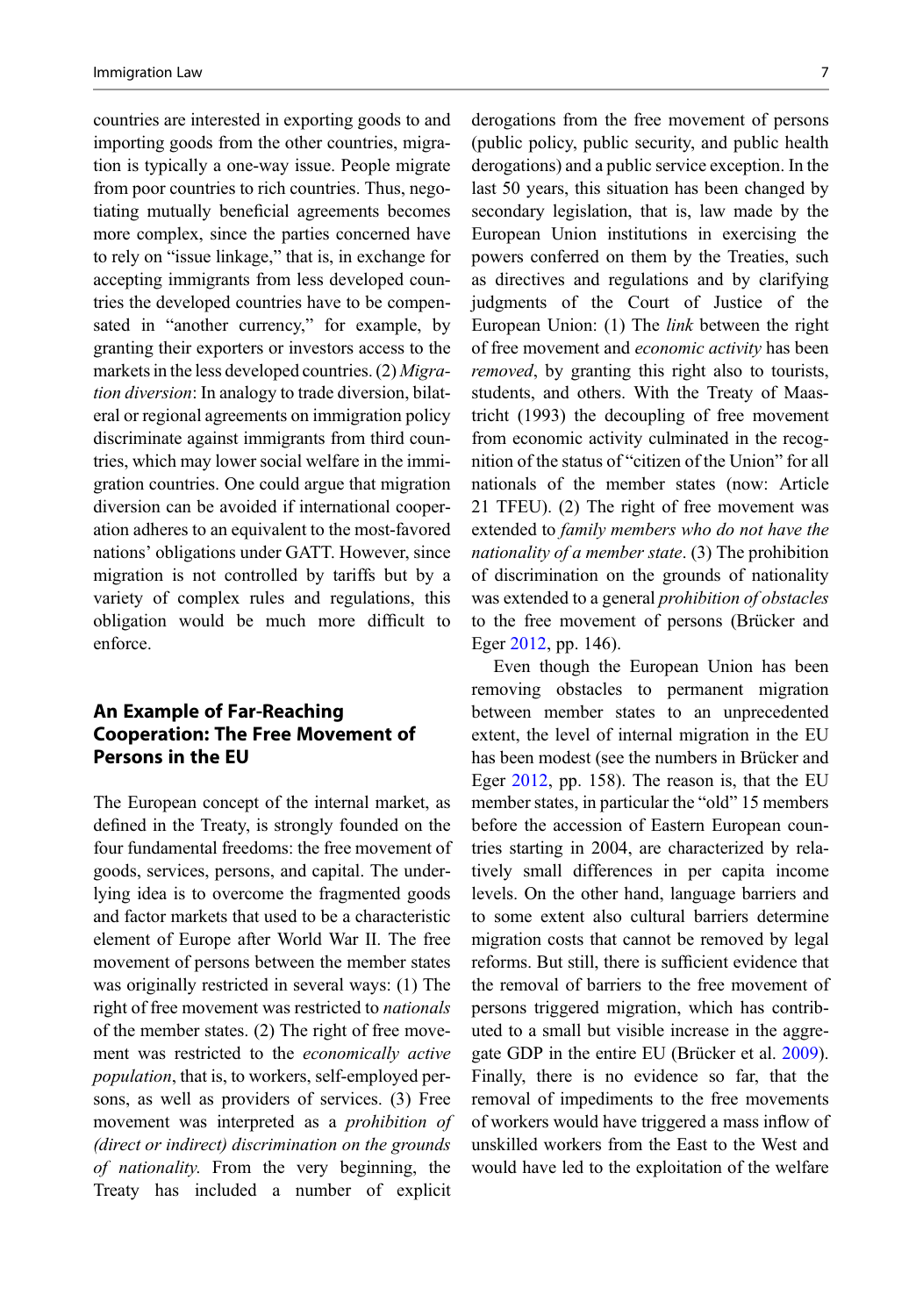state in the destination countries (Boeri and Monti [2009;](#page-8-0) Brücker et al. [2009](#page-8-0)).

## Asylum Laws

A rather new field in the economic analysis of the law concerns asylum/refugee law. In order to grant asylum to an asylum seeker, it needs to be determined that she is in fact a refugee. The core international agreement in this regard is the 1951 Convention Relating to the Status of Refugees as modified by the 1967 UN Protocol. Importantly, it provides a general definition of "refugee" and stipulates in the so-called non-refoulement clause that a person cannot be forcibly returned to a territory where she may face the risk of persecution. Most countries (and all developed countries) are parties to this Convention. The factors that determine the movements of an asylum seeker differ from those of a classical migrant; however, there is some overlap (Angeloni [2016](#page-8-0); Hatton [2017\)](#page-9-0). From an economic perspective, international cooperation in asylum matters can be viewed as an agreement among states to supply the global public good of refugee protection (Bubb et al. [2011\)](#page-8-0). While the Convention sets some common ground, national asylum laws also show differences. Lately, one of the key challenges faced by asylum policies is the need to distinguish between "real" refugees and economic migrants. In economic terms, states face the problem of asymmetric information when assessing an individual's status. They have a screening problem. Gradually some countries' asylum policies have become stricter in an attempt to cope with the challenge of identifying the type of migrant. An economic effect of differing standards in various jurisdictions is that states with stricter policies regarding their admission criteria impose an externality on those countries that have more lenient policies. This, in fact, may induce all countries to raise their standards  $-$  a "race to the bottom" (Bubb et al. [2011;](#page-8-0) Monheim-Helstroffer and Obidzinski [2010\)](#page-9-0). It is being discussed if deeper integration can alleviate some of the problems resulting from differing standards. On the other hand, transfer systems, according to which wealthy states pay poor states to resettle refugees from other poor states, could create positive externalities on third countries (Bubb et al. [2011](#page-8-0)).

With a view to the effects of asylum policies, it has been shown that a tougher asylum policy – regarding entry requirements and conditions as well as processing time of applications for asylum in the receiving country – had a deterrent effect on asylum applications (Hatton [2009;](#page-9-0) Bertoli et al. [2020\)](#page-8-0).

Under the Common European Asylum System Europe has set up a general legal framework for its asylum policy, gradually lifting up more competencies to the EU level. In trying to determine the optimal degree of harmonization of Europe's asylum laws, Monheim-Helstroffer and Obidzinski [\(2010](#page-9-0)) develop a regulatory competition model. With respect to the EU, the authors take a critical stance on ongoing harmonization efforts: In a regulatory context like the EU, those jurisdictions closest to the external border (peripheral jurisdictions) have an incentive to choose strict admission criteria for refugees. These states would lose most from harmonization efforts that would decrease their legislative discretion. For an EU-wide policy, the question is whether the benefits from harmonization outweigh the losses of the peripheral jurisdiction. From the refugees' point of view, flexibility is warranted as it increases their chances of being admitted to the EU. The Common European Asylum System in force is considered inappropriate and changes are continuously discussed. However, political consensus is a challenge. Generally, the EU has over the last years put more emphasis on external border control and sea rescue. Another focal point is refugees' reception conditions (Proposal for a Directive of the European Parliament and of the Council laying down standards for the reception of applicants for international protection (recast) COM/2016/0465 final  $-2016/0222$  (COD)).

In the aftermath of the 2015 refugee inflow, a number of works have been published on improving the refugee distribution within Europe by replacing the Dublin Regulation, which allocates the responsibility to the member state through which the asylum seeker first entered the system, by a quota system, which has never reached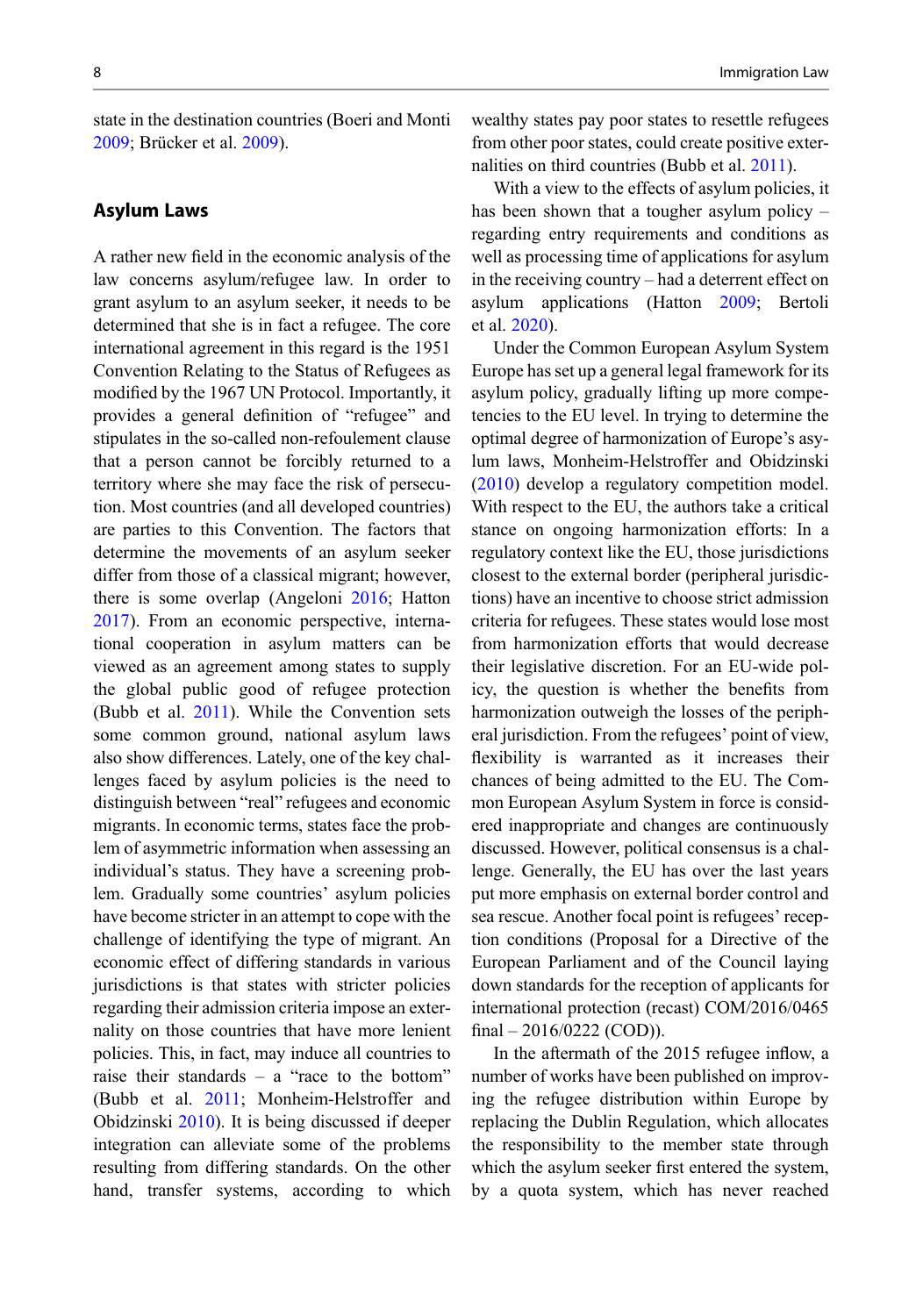<span id="page-8-0"></span>consensus among member states (Rossi [2017;](#page-9-0) Hatton [2017](#page-9-0)), or the refugees' potential positive effect on the European labor market (Weber [2016](#page-9-0)) and more generally on shifts in the voting patterns of the population in the light of refugee migration (for the case of Denmark Dustmann et al. [2019;](#page-9-0) for the case of Turkey Altındağ and Kaushal 2020).

### Conclusions

In this entry, we provided some insights into relevant law and economics contributions on immigration laws and policies. In the light of different forms of migration, a focus on labor/economic migration seemed appropriate, as well as a short excerpt on research topics within asylum law. The relevant contributions illustrate how different types of migrants necessarily impact countries' welfare functions differently. Immigration law is a topic, which can never be a national matter only. Hence, cooperation is a must. We have alluded to some challenges to this cooperation on regional (EU) or even international level, resulting primarily from potential negative externalities. Legal reforms in immigration law are ongoing and the topic stimulates a lot of potential future research.

## Cross-References

- $\triangleright$  [Discrimination](http://link.springer.com/search?facet-eisbn=978-1-4614-7883-6&facet-content-type=ReferenceWorkEntry&query=Discrimination)
- ▶ [European Integration](http://link.springer.com/search?facet-eisbn=978-1-4614-7883-6&facet-content-type=ReferenceWorkEntry&query=European Integration)
- $\triangleright$  [Externalities](http://link.springer.com/search?facet-eisbn=978-1-4614-7883-6&facet-content-type=ReferenceWorkEntry&query=Externalities)
- ▶ [Public Choice: The Virginia School](http://link.springer.com/search?facet-eisbn=978-1-4614-7883-6&facet-content-type=ReferenceWorkEntry&query=Public Choice: The Virginia School)

Acknowledgments We wish to thank Jerg Gutmann and Peter Weise for valuable comments and André Plaster for useful research assistance for an earlier version of this contribution.

# **References**

Altındağ O, Kaushal N (2020) Do Refugees impact voting behavior in the host country? Evidence from Syrian refugee inflows to Turkey. Public Choice 186(1–2): 149–178

- Angeloni S (2016) Data on some socio-economic parameters explaining the movement of extra-EU asylum seekers in Europe. Data Brief 9:966–969
- Badalic V (2019) Tunisia's role in the EU external migration policy: Crimmigration law, illegal practices, and their impact on human rights. J Int Migr Integr 20(1): 85–100
- Bertoli S, Brücker H, Moraga J (2020) Do processing times affect the distribution of asylum seekers across Europe? Institute of Labor Economics, Bonn, IZA DP No. 13018
- Boeri T, Monti P (2009) The impact of labor mobility on public finances and social cohesion. IAB-Deliverable 5
- Boeri T, Brücker H, Docquier F, Rapoport H (eds) (2012) Brain drain and brain gain. The global competition to attract high-skilled migrants. Oxford University Press, Oxford
- Borjas GJ (2014) Immigration economics. Harvard University Press, Cambridge, MA
- Brücker H, Eger T (2012) The law and economics of the free movement of persons in the European Union. In: Eger T, Schäfer H-B (eds) Research handbook on the economics of European Union Law. Edward Elgar, Cheltenham, pp 146–179
- Brücker H, Jahn EH (2011) Migration and wage-setting reassessing the labor market effects of migration. Scand J Econ 113(2):286–317
- Brücker H, Baas T, Beleva I, Bertoli S, Boeri T, Damelang A, Duval L, Hauptmann A, Fihel A, Huber P, Iara A, Ivlevs A, Jahn, EJ, Kaczmarczyk P, Landesmann ME. Mackiewicz-Lyziak J, Makovec M, Monti P, Nowotny K, Okolski M, Richter S, Upward R, Vidovic H, Wolf K, Wolfeil N, Wright P, Zaiga K, Zylicz A (2009) Labor mobility within the EU in the context of enlargement and the functioning of the transitional arrangements: final report. IAB-Final Report
- Bubb R, Kremer M, Levine DI (2011) The economics of international refugee law. J Leg Stud 40:372–373
- Carens JH (2013) The ethics of immigration. Oxford University Press, Oxford
- Casella A, Cox AB (2018) A property rights approach to temporary work visas. J Leg Stud 47:S195–S228
- Chang HF (1997) Liberalized immigration as free trade: economic welfare and the optimal immigration policy. Univ Pa Law Rev 145(5):1147–1244
- Chilton AS, Posner EA (2018) Why countries sign bilateral labor agreements. J Leg Stud 47:S45–S88
- Clemens MA (2018) Testing for repugnance in economic transactions: evidence from guest work in the Gulf. J Leg Stud 47:S5–S44
- Collier P (2013) Exodus. Immigration and multiculturalism in the 21st century. Allen Lane, London
- Cox AB, Posner EA (2007) The second-order structure of immigration law. Stanford Law Rev 59(4):809–856
- Di Giovanni J, Levchenko AA, Ortega F (2015) A global view of cross-border migration. J Eur Econ Assoc 13(1):168–202